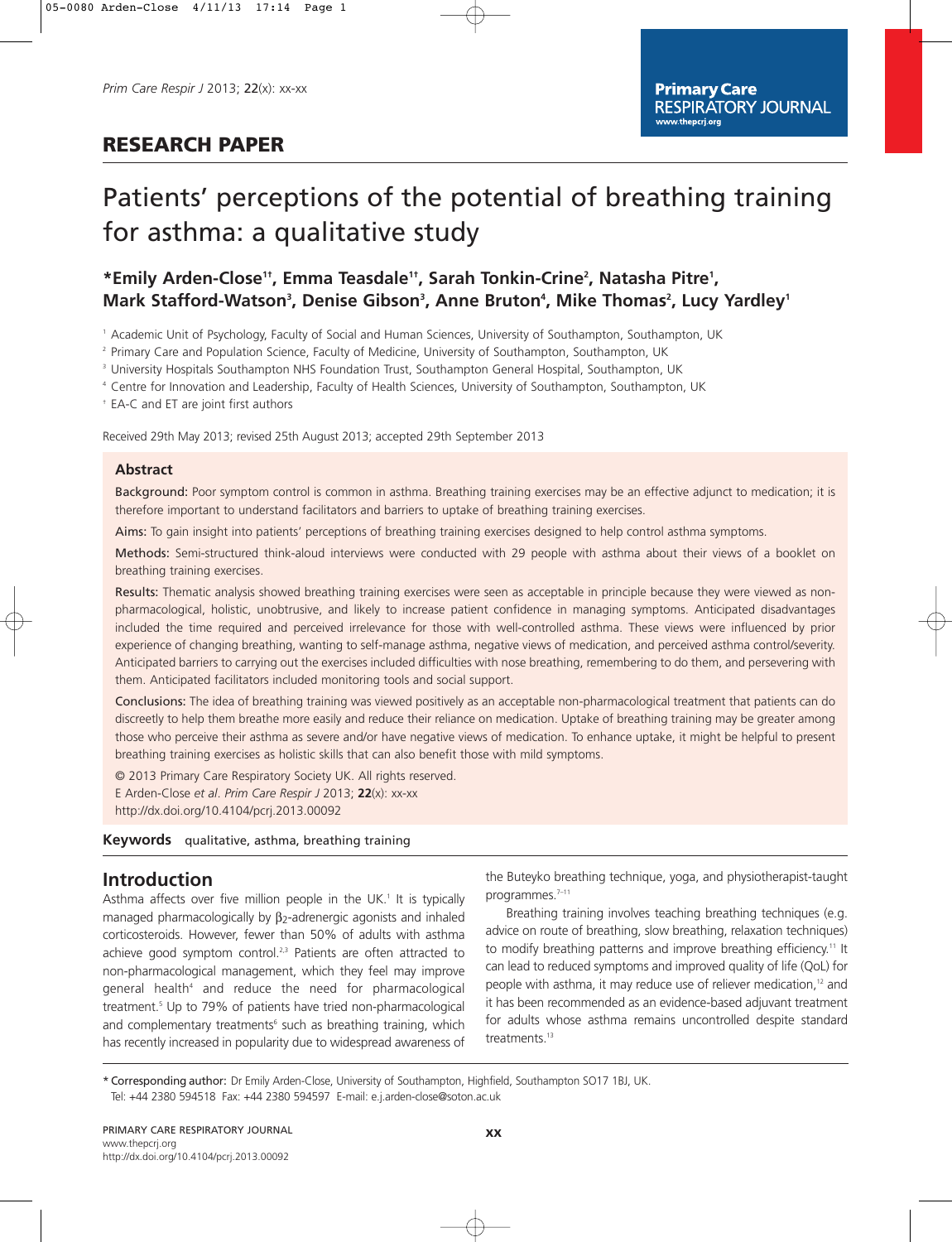Breathing training may therefore be an effective adjunct to medication, particularly for patients with poor asthma control. Gaining insight into patients' views of breathing training would facilitate the understanding of factors affecting uptake and the best way to reach the maximum number of potential beneficiaries. This qualitative study was therefore designed to explore perceptions of breathing training among people with asthma.

# **Methods**

### Design

Semi-structured interviews were used to explore views of breathing training in general and reactions to a booklet "*Breathing Freely: Your guide to breathing retraining for asthma*". This booklet was developed by a team of physiotherapists, health psychologists, physicians, and patient representatives for use in an ongoing clinical trial, and provides a detailed explanation and illustration of how to carry out breathing training.

#### Participants

Participants were recruited via study advertisements placed around a UK university, in the local community, and on the Asthma UK website. Anyone aged  $\geq$ 18 years who had been diagnosed with asthma and prescribed reliever medication was eligible. Participants were purposively sampled to try to increase diversity regarding age, gender, and symptom severity. We encountered minimal refusal to participate. No further interviews were conducted once it became apparent that saturation had been reached (no new themes were emerging).

### Data collection

Semi-structured interviews lasting approximately one hour were were carried out face-to-face either in the university (n=14), in the participants' homes (n=6), or by telephone (n=9) by four female research staff (EAC, ET, STC, and NP). All researchers had previous experience in conducting qualitative interviews. Participants received £6 for participation. Approval was granted by the University Ethics Committee (No 5187).

Interviews comprised two components: (1) open-ended questions exploring attitudes to breathing training exercises in the context of health beliefs and lifestyle; and (2) think-aloud methods14,15 to elicit spontaneous reactions to the booklet. Interview questions covered participants' experiences of managing their asthma. This included questions about breathing difficulties,

previous experience of breathing techniques for asthma management, and perceived relevance of breathing training exercises to asthma control. Participants then read a draft booklet and said everything they thought about each page. Further openended questions explored impressions of the booklet, attitudes to breathing exercises, perceived attitudes of relevant others (family, healthcare professionals), barriers to carrying out breathing exercises at home, and possible ways of overcoming them. Interviews were audio recorded and transcribed verbatim. After the interview, participants provided demographic information and completed the Asthma Control Questionnaire (ACQ).<sup>16</sup>

### Data analysis

Inductive thematic analysis was carried out.17,18 Two researchers (ET and EAC) read all transcripts. Through discussion, a coding manual was developed to ensure transparent and systematic coding of the data. Codes were grounded in the data, reflecting language present in participants' accounts. All transcripts were double-coded by ET and EAC, then discussed with LY to ensure good inter-rater agreement. Themes were checked for differences as a function of educational level, gender, or ethnicity. Diagramming was employed to illustrate the key themes within the data. Data analysis was assisted by NVivo Version 9.2.

## **Results**

The 29 participants had a mean age of 38 years (range 18–69). Most were female (n=24, 82.8%) and white (n=27, 93.1%). Two identified themselves as of mixed ethnicity. The education level ranged from GSCE to degree (23 (79.3%) had a degree. The average age at diagnosis was 15 years (range 1–53) and the mean score on the ACQ was 1.31 (range 0.33–3.17), indicating that asthma control ranged from optimal to very poor. Most (n=27, 93%) were taking a preventer and a reliever inhaler, but two (7%) were taking a reliever only. No differences due to educational level or gender emerged.

Themes are presented in terms of perceived advantages and disadvantages of breathing exercises, factors influencing these perceptions, and anticipated barriers and facilitators to uptake and commitment (see Figure 1).

## Anticipated advantages

Most participants reported little awareness and no prior experience of breathing techniques for asthma management. Only two had

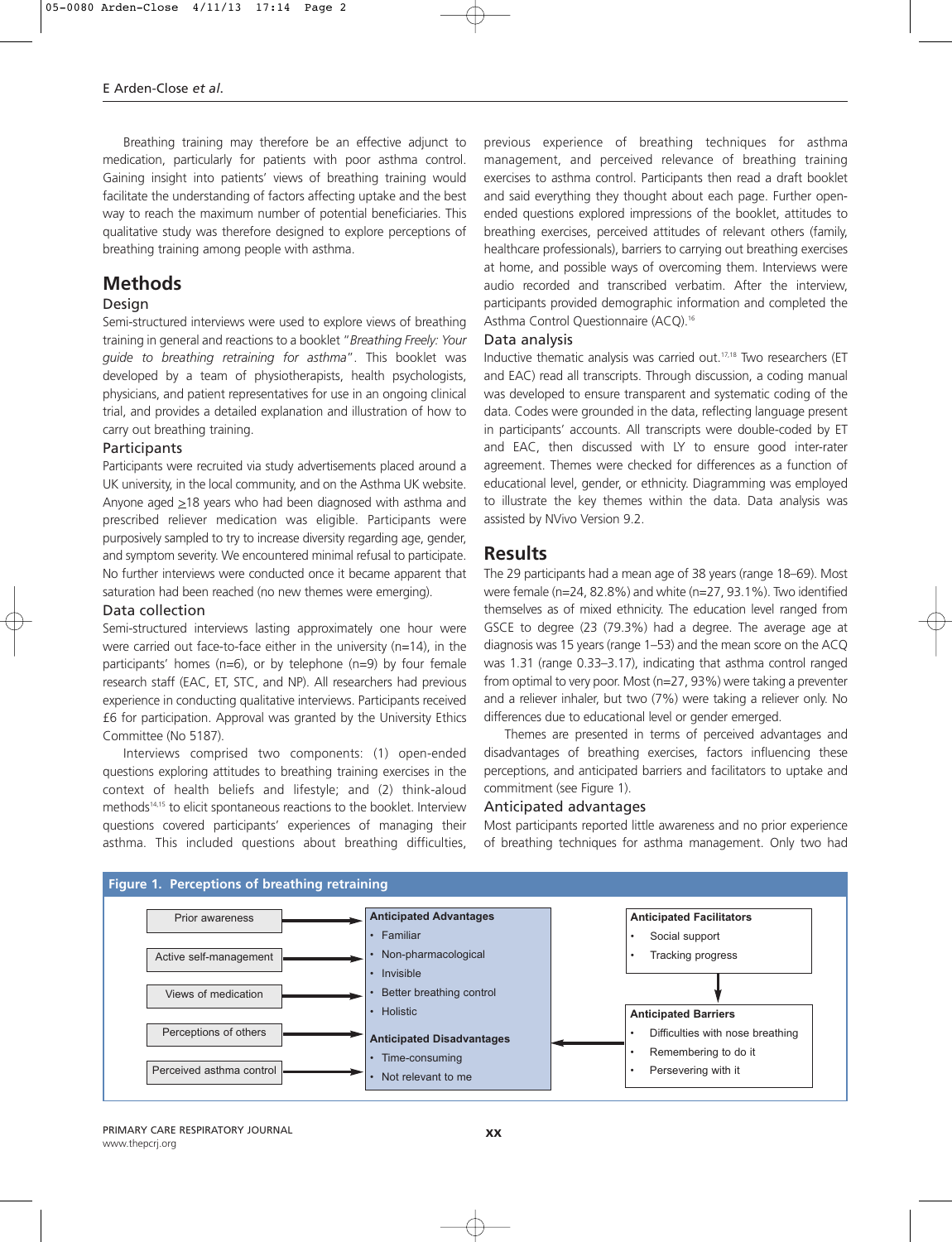been taught breathing techniques by a physiotherapist.

"I know there was a Butekyo method and I tried looking that up but it didn't tell you anything very much about what was involved …" (P18)

Nevertheless, the general concept of changing breathing patterns to improve outcomes was familiar. Many participants referred to experiences of changing their breathing patterns for singing, playing musical instruments, acting, and meditation.

"I did play a bit of trumpet when I was a teenager and my teacher told me how to breathe better through my nose and, you know, how to fill up my lungs by starting with pushing out the stomach and all the way down and filling up the lungs and then all the way up to the top of the chest and into the neck." (P15)

In addition to taking medication, many participants actively selfmanaged their symptoms non-pharmacologically. The breathing techniques (slow breathing, diaphragmatic breathing and relaxation) were seen as familiar and acceptable as they were similar to techniques used in other methods of self-management (e.g. running, yoga).

"I know about breathing more slowly and breathing through my nose because I do yoga." (P18)

Participants were open to exploring non-pharmacological methods of asthma management, especially if they thought it meant they would be less dependent on their medication. Most expressed negative views (frustration and concerns) about having to take their medication in the long-term, and several did not take their prescribed medication as required.

"I prefer natural forms of therapy. I prefer ... I mean I don't actually take the preventative inhaler, the brown one, because I don't, I'm sure it works, but I don't like taking medication too much, so I prefer any kind of forms that naturaly help cope with asthma" (P20)

Breathing training exercises were seen as a more natural way to manage asthma and a way to help reduce reliance on medication.

"I like the element that it's, umm, it's proving that something that isn't a drug can help you … so what it says to me this is going to give me more than just relying on, umm, my ... my inhalers." (P25)

Some participants viewed the breathing retraining techniques as less conspicuous to use than inhalers. This was important as some mentioned being stigmatised because of their asthma, so tried to hide it.

"Umm, I do get mocked kind of semi-regularly if they see me kind of using my inhaler: 'Oh here comes (participant) with her inhaler again'." (P7)

Breathing exercises, because viewed as invisible, were implicitly viewed positively in that perceptions of others were not considered a barrier to implementation.

"I think, you know, it is a very unobtrusive way of, umm, managing things. I mean, yeah, I don't think that it would necessarily be something people would even know that you were doing." (P16)

Participants believed breathing techniques would give them more

control over their symptoms. They thought they would feel less anxious about being exposed to triggers as they would have a management tool readily available.

"I think it's the fact that it's something you can always do. So once you've learnt how to do it, you probably won't need the booklet anymore and if you are in a place where you feel your asthma is going to get bad or it's just something ... it's a kind of confidence that you've kind of got." (P11)

"I think that when you are an asthmatic you don't feel like you are in control, you're always just trying to manage it rather than like prevent anything happening. Whereas with training, if you, if something happens and you start to feel wheezy and you then feel like you can control it, I think you feel better about asthma." (P13)

Participants viewed breathing training exercises as a holistic therapy that promotes general well-being and could help anyone with managing life's demands.

"I think it would also be good to try something that, umm, is not only positive to your asthma but positive actually to do overall. Umm, because there is almost something that is quite easy to sell in this in the sense that, whilst it is for asthma, breathing retraining is something that is useful generally in life, umm, and things like the relaxation or the fact that it can release just tightness anyway and, yeah, it's more than just asthma." (P22)

### Anticipated disadvantages

Some participants saw the programme as not relevant to them due to their severity, type, or control of asthma (such as exercise-induced or well-controlled). These people considered themselves less likely to take up breathing training unless they saw it as an alternative to medication.

"I am thinking breathing exercises are good for some people but not for me because of the type of asthma that I have, which is firstly not that bad and, secondly, exercise and allergy induced. So and then that thing there of putting in that breathing too fast is hyperventilating. And I know I don't do it most of the time." (P28)

The time required to carry out the exercises (15 minutes twice a day for at least three weeks) was viewed as a disadvantage by almost everyone. Concerns fell into two main categories: (1) getting round to doing the breathing training; and (2) difficulties finding the time to do it twice a day initially.

"I dunno if I'd actually do it properly, you know, 'cause I know it's only 10–15 minutes but it's still like ... you know, you've still got to like fit it in to what you are doing." (P9)

"The first thing about like picking up a leaflet like this … is that often for me I work full time, I struggle to work full time because of my asthma, umm, and there are a hundred and one things that I should be doing for it and it's making sure that the time is put aside for it". (P22)

#### Anticipated barriers

Many people mentioned often feeling 'bunged up', which made nose breathing more difficult. Although they were aware nose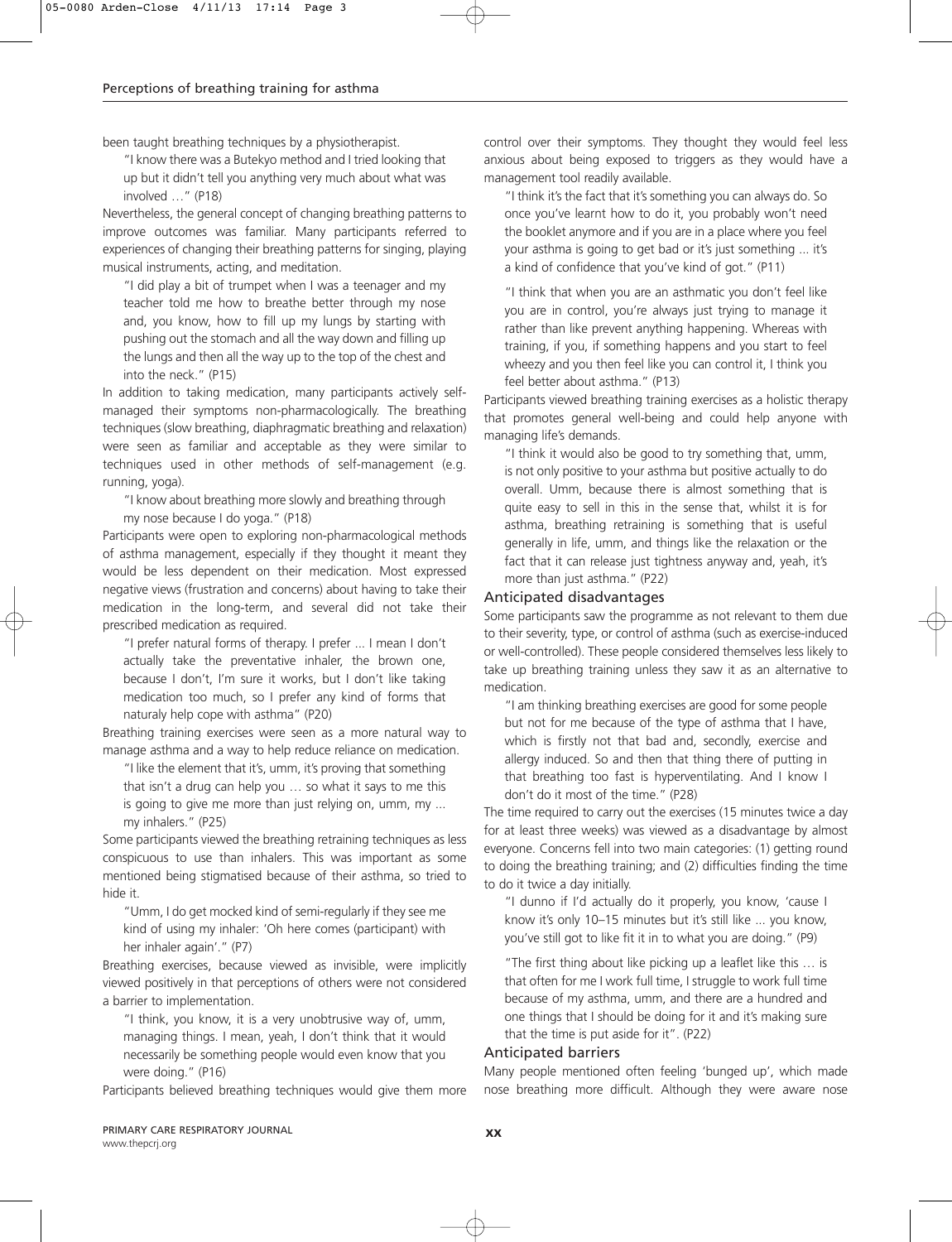breathing would likely benefit them, they felt it would be extremely difficult to master.

"… it says 'Close your mouth and breathe through your nose'. I know, and I'm sure that probably a lot of people with asthma are like this, quite often you can't breathe through your nose because you get bunged up all the time." (P11)

"I tend to panic when I breathe through my nose I must admit … For me breathing in through my nose is going to be really hard because I find it very difficult to breathe through my nose." (P20)

Several participants thought doing the breathing training exercises twice a day would be a substantial commitment, and felt it would be hard to remember to do them and persevere with them.

"I do think it would probably work. It would just be the dedication of making yourself do it every day so that you train yourself to be able to do it." (P7)

#### Anticipated facilitators

People thought tracking progress and social support would help counteract the barriers of remembering to do breathing training and persevering with it.

Some participants thought tracking their progress would enable them to see improvements or highlight any issues they were experiencing.

"I think it would be good recording 'cause then you could actually see also ... see you are progressing, you could just get quite frustrated after a little while of doing it and just thinking 'I don't feel like I'm getting better at it' and, you know, you could record in the back and see that actually I am slowly getting better." (P7)

Many participants felt social support would facilitate continued commitment to breathing training. They thought face-to-face support in the form of classes would facilitate mastery of the techniques and enable them to address concerns in person and overcome difficulties, thereby enhancing self-confidence and motivation for carrying out the techniques alone.

"… if there were a class … where you are with other people, all lying on the floor and there was actually someone talking you through it and walking around you saying 'Just tuck your shoulders in a bit', or whatever. Places like that I think would be really beneficial. I think it is quite hard to do something like that on your own and to think about whether you are getting it right or not." (P19)

Social support from peers and family members was also seen as extremely helpful. Participants thought their partners might remind them to do it, and that doing it with others would enhance motivation due to social pressure. An online forum was suggested as a helpful way of enabling people to share their experiences, and thus persevere.

"Anything like this as compared with a group is so hard as an individual. There's ... you know, the social pressure on you to do what other people expect, at a given time, is so great … On the other hand, if I'm telling people and sharing it and sharing the experience, it's the social power thing." (P21)

# **Discussion**

Main findings

Breathing training exercises were viewed favourably in principle because they were seen as familiar, convenient, holistic techniques that did not involve medication and would increase confidence in managing asthma symptoms. Perceptions of breathing retraining were influenced by prior experience or awareness of changing breathing, wanting to self-manage asthma, negative views of medication, perceptions of others' views of asthma, and perceived asthma control. Anticipated disadvantages included the time required for practice, and viewing breathing retraining as irrelevant, mainly in patients who believed their asthma control was good. Anticipated barriers included remembering to do the training and persevering with it, and difficulties with nose breathing. Anticipated facilitators to counteract the first two barriers included tracking progress and social support.

## Strengths and limitations of the study

This study is the first full paper and is the most detailed study of patients' views of breathing exercises as a method of asthma selfmanagement. It provides valuable insight into how people with asthma may view breathing retraining, and therefore the factors likely to influence uptake. A limitation is that, because participants had not tried breathing training, the barriers to adherence that they anticipated may not accurately reflect factors that would influence adherence following uptake. Further research with patients undertaking breathing training is required to examine these factors. Because the booklet presented breathing training positively as a method of asthma management which reduces symptoms and improves asthma control, it is likely this influenced participants' positive impressions. Also, despite our efforts to obtain a diverse sample, men, people with lower educational levels, and those from ethnic minorities were under-represented. However, the profile of the participants is typical of people who use complementary therapies,<sup>19</sup> so may be broadly representative of those likely to take up breathing training. Symptoms and diagnosis were not medically assessed in this study, so it was not possible to characterise the participants with clinical precision. However, subjective perceptions of asthma status were most relevant to the study aim of understanding perceptions of breathing training.

# Interpretation of findings in relation to previously published work

The participants generally found the idea of breathing training appealing due to its potential to reduce reliance on medication. This is reflective of previous research, which has reported that many people with asthma adopt non-pharmacological methods of managing their symptoms, in an attempt to reduce reliance on medication.4,5 In addition, breathing training was viewed positively in principle due to its invisibility. It is known that people with asthma sometimes feel stigmatised by their illness.<sup>20</sup> Participants saw the breathing techniques as holistic skills for everyday life, which people often prefer relative to illness-specific treatments<sup>4,21</sup> due to nonacceptance of illness.<sup>22-24</sup>

Participants thought tracking their progress would help them persevere, which is in line with research showing that prompting